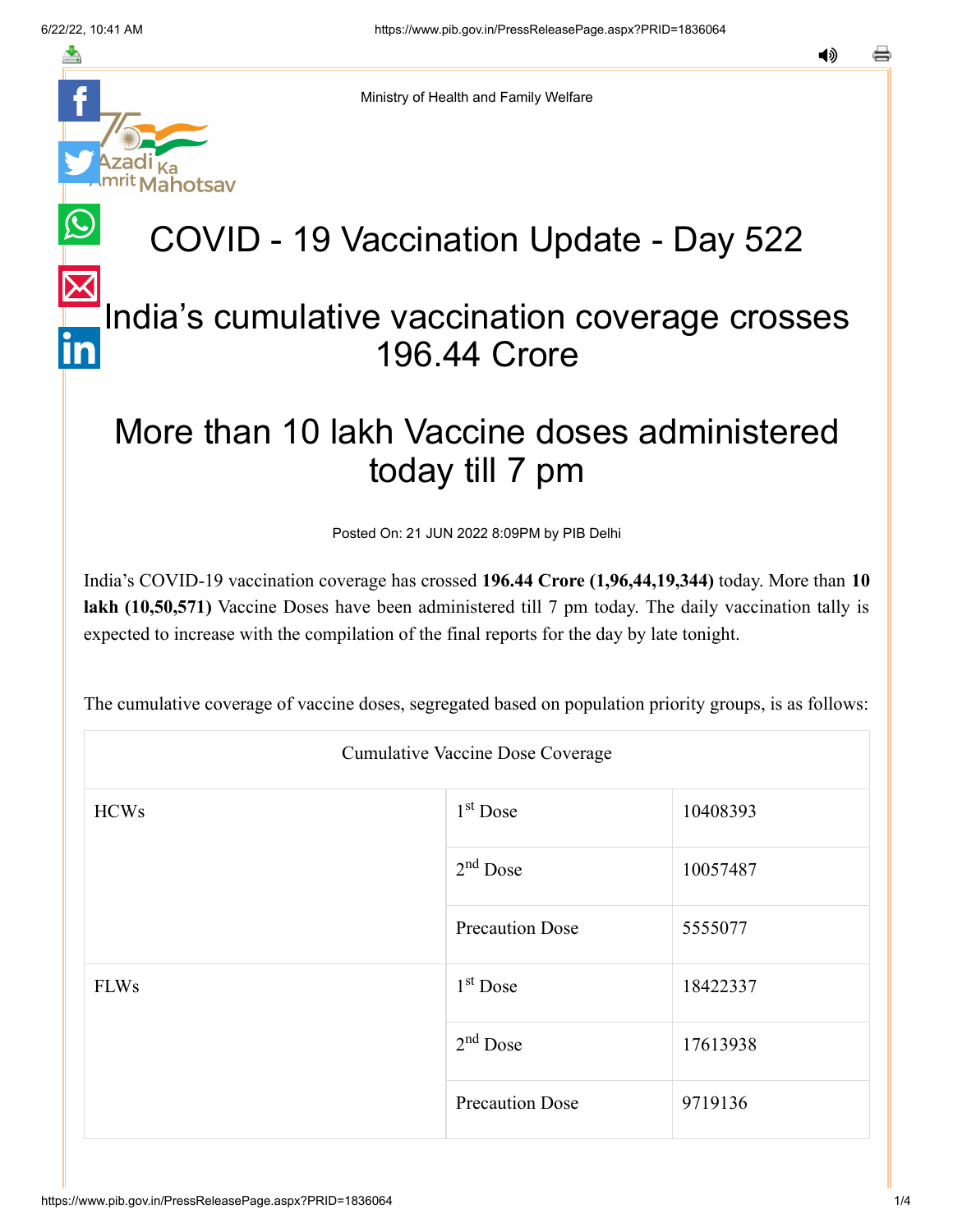| Age Group 12-14 years                        | $1st$ Dose             | 35889183   |
|----------------------------------------------|------------------------|------------|
|                                              | $2nd$ Dose             | 21488240   |
| Age Group 15-18 years                        | $1st$ Dose             | 60155202   |
|                                              | $2nd$ Dose             | 47922386   |
| Age Group 18-44 years                        | $1st$ Dose             | 557951226  |
|                                              | $2nd$ Dose             | 498491126  |
|                                              | <b>Precaution Dose</b> | 2150320    |
| Age Group 45-59 years                        | $1st$ Dose             | 203394772  |
|                                              | $2nd$ Dose             | 192795534  |
|                                              | <b>Precaution Dose</b> | 2159433    |
| Over 60 years                                | $1st$ Dose             | 127213192  |
|                                              | $2nd$ Dose             | 120381669  |
|                                              | <b>Precaution Dose</b> | 22650693   |
| Cumulative 1 <sup>st</sup> dose administered |                        | 1013434305 |
| Cumulative 2 <sup>nd</sup> dose administered |                        | 908750380  |
| <b>Precaution Dose</b>                       |                        | 42234659   |
| Total                                        |                        | 1964419344 |

Today's achievement in the vaccination exercise, segregated by population priority groups, is as follows:

Date:  $21<sup>st</sup>$  June,  $2022$  (522<sup>nd</sup> Day)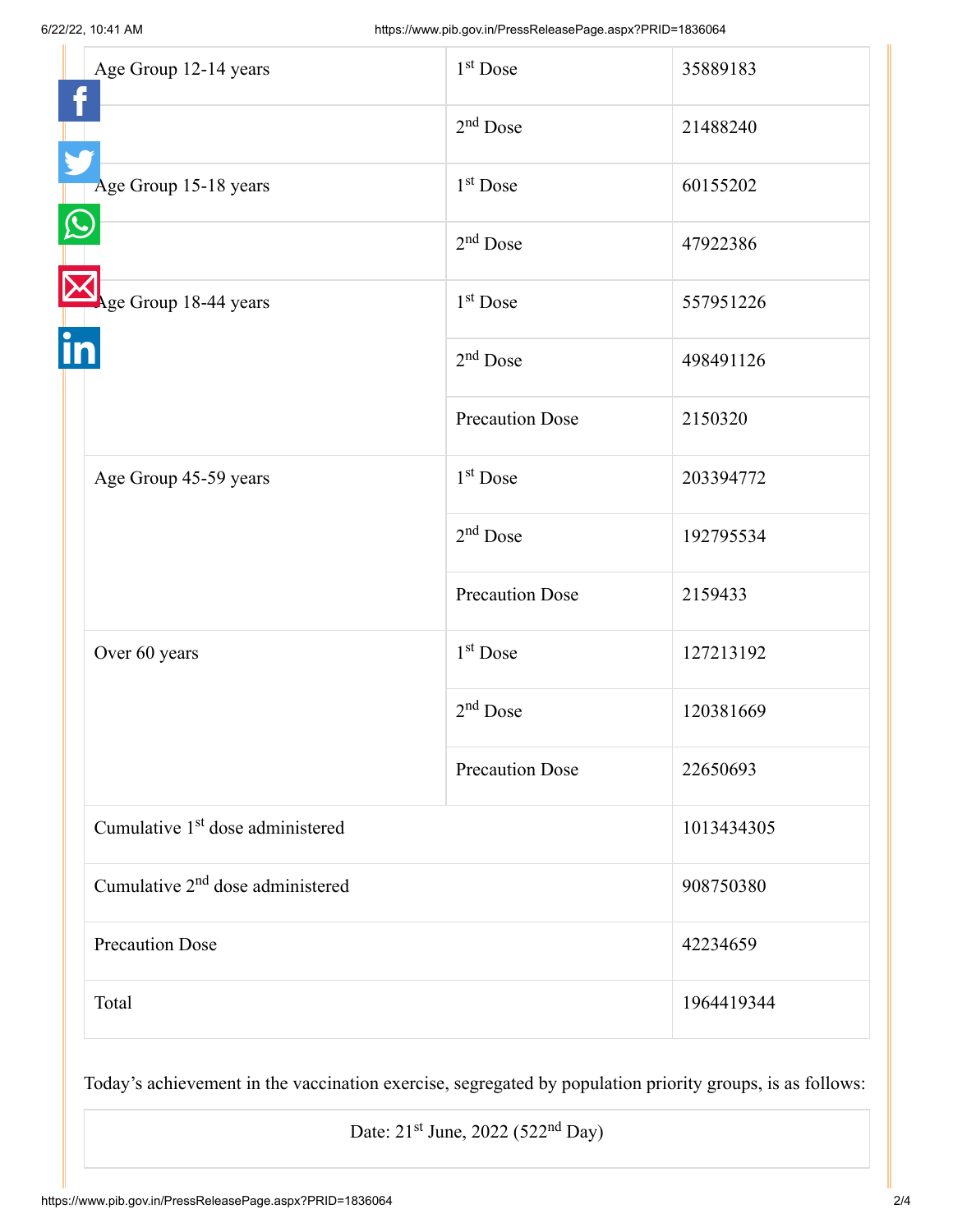|    | <b>HCWs</b>           | $1st$ Dose             | 30     |
|----|-----------------------|------------------------|--------|
|    |                       | $2nd$ Dose             | 546    |
|    |                       | <b>Precaution Dose</b> | 12583  |
| in | FLWs                  | 1 <sup>st</sup> Dose   | 149    |
|    |                       | $2nd$ Dose             | 782    |
|    |                       | <b>Precaution Dose</b> | 48045  |
|    | Age Group 12-14 years | $1st$ Dose             | 59225  |
|    |                       | $2nd$ Dose             | 171555 |
|    | Age Group 15-18 years | 1 <sup>st</sup> Dose   | 23025  |
|    |                       | $2nd$ Dose             | 79749  |
|    | Age Group 18-44 years | $1st$ Dose             | 25018  |
|    |                       | $2nd$ Dose             | 278931 |
|    |                       | <b>Precaution Dose</b> | 60791  |
|    | Age Group 45-59 years | $1st$ Dose             | 3543   |
|    |                       | $2nd$ Dose             | 61592  |
|    |                       | Precaution Dose        | 32976  |
|    | Over 60 years         | $1st$ Dose             | 3602   |
|    |                       | $2nd$ Dose             | 42604  |
|    |                       | <b>Precaution Dose</b> | 145825 |